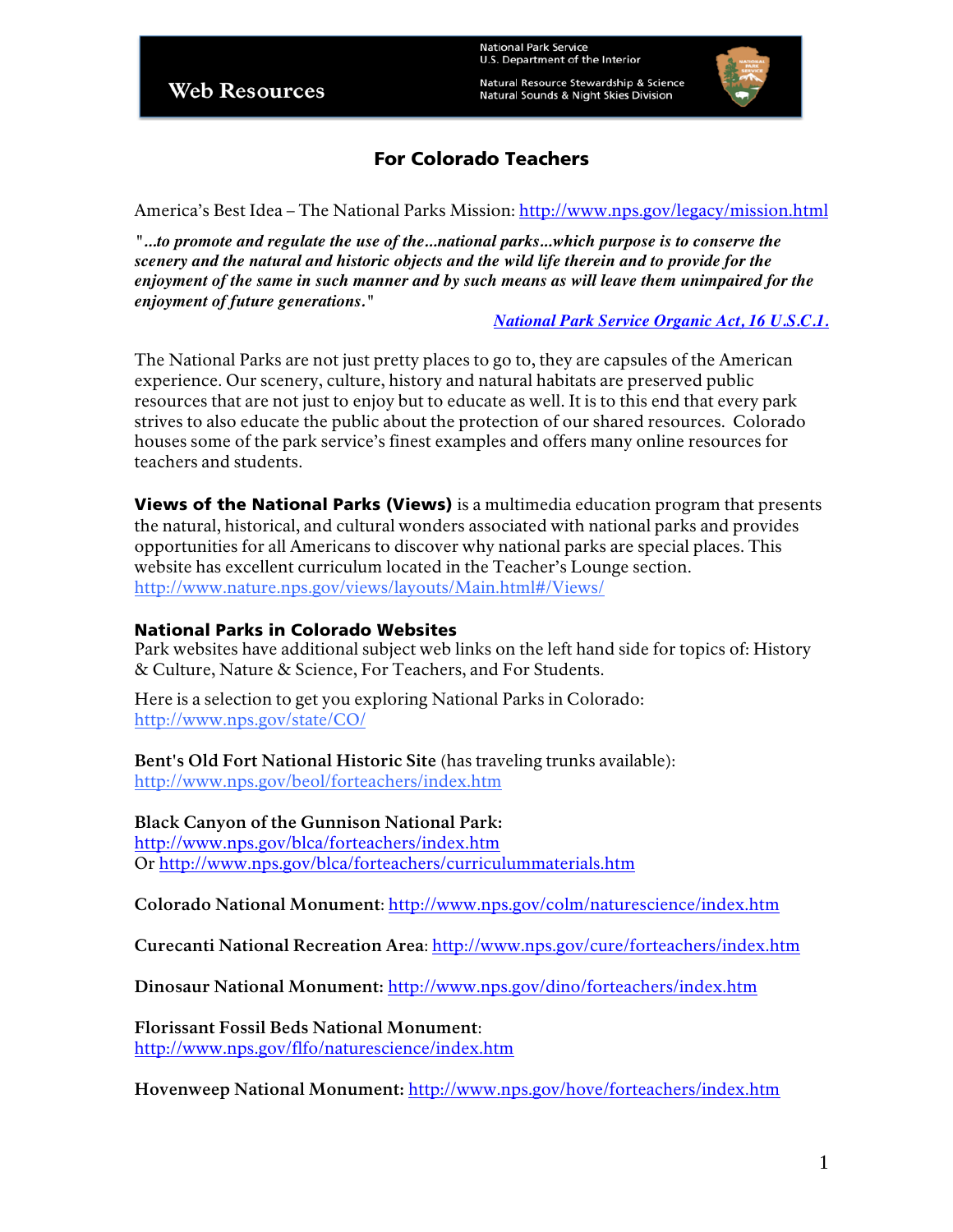Natural Resource Stewardship & Science Natural Sounds & Night Skies Division



### For Colorado Teachers

**Great Sand Dunes National Monument**: http://www.nps.gov/grsa/naturescience/index.htm

**Mesa Verde National Park:** http://www.nps.gov/meve/naturescience/index.htm

**Rocky Mountain National Park**: http://www.nps.gov/romo/naturescience/index.htm And http://www.nps.gov/romo/forteachers/index.htm

**Sand Creek Massacre National Historic Site:**  http://www.nps.gov/sand/naturescience/index.htm

#### **Yucca House National Monument**: http://www.nps.gov/yuho/historyculture/index.htm

Colorado is also home to one of the most influential rivers in the development of water laws in the nation, called the Cache La Poudre National River Corridor (http://www.nps.gov/cala/index.htm). Also Colorado has 4 National Trails that run through the state: California, Old Spanish, Pony Express, and the Santa Fe.

All four-corner area parks that have ancestral pueblo ruins can relate to archaeoastronomy. The subject of archaeoastronomy for the NPS basically begins at Chaco Cultural National Historic Site in New Mexico. Their website partners are by far the best NPS site for the subject matter: http://www.exploratorium.edu/chaco/HTML/teacher.html and NASA's partner website: http://sunearthday.nasa.gov/2005/educators/index.htm or their Flash® website: http://www.exploratorium.edu/chaco/index.html

#### National Park Service Offices in Northern Colorado

The National Park Service has over 390 properties under its jurisdiction. National programs help the parks tap into the best research and information available to help them manage and protect its natural resources. Many of these national programs have offices in Denver and Fort Collins. See the latest in park science at their web sites:

**NPS NRSS** (Natural Resource Stewardship & Science): http://www.nature.nps.gov/index.cfm

**NPS Natural Sounds & Night Skies Division**: http://www.nature.nps.gov/sounds\_night To see which NPS parks participate in astronomy education programs go to: http://www.nightskyparks.org/events

Jr. Ranger Night Explorer booklets are available for mailing directly to your class before a park visit. Contact: Teresa.Jiles@colostate.edu

For Natural Sounds Activities go to: http://www.nature.nps.gov/sound/teaching.cfm

**NPS Air Resources Division** (the Highlights box on the right side has links for curriculum): http://www.nature.nps.gov/air/edu/index.cfm

**NPS Climate Change Response Program:** http://www.nps.gov/climatechange/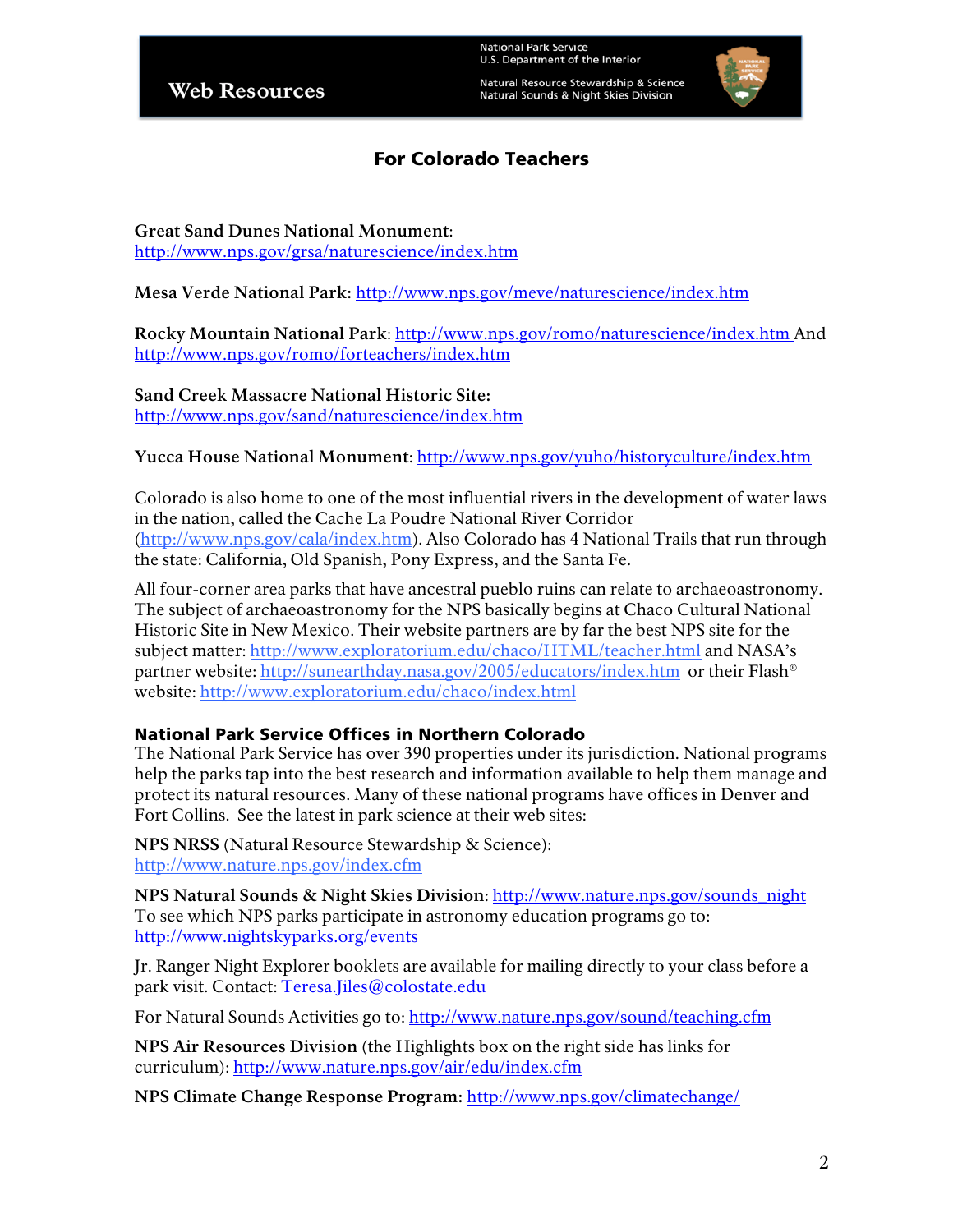Natural Resource Stewardship & Science Natural Sounds & Night Skies Division



# For Colorado Teachers

**NPS Biological Resources:** http://www.nature.nps.gov/biology/

**NPS Geologic Resources**: http://www.nature.nps.gov/geology/index.cfm

**NPS Water Website** (good links): http://www.nature.nps.gov/water/interp.cfm

#### For Students

**Web Rangers:** http://www.webrangers.us/entry\_gate.cfm **For Dark Sky Web Ranger Activity:** http://www.webrangers.us/activities/darksky/?id=30

**Junior Rangers** (ages 5-12**)**: Many parks have their own unique park oriented Junior Ranger Activity Booklet. Many can be downloaded by park web site: http://www.nps.gov/learn/juniorranger.cfm

For example here's the link for Rocky Mtn. NP Jr. Ranger Book – there's a Spanish translation too: http://www.nps.gov/romo/forkids/beajuniorranger.htm

### More NPS Sites For Teachers

**NPS Curriculum Page**: http://www.nps.gov/learn/curriculum.htm **Teachers in the Parks Program**: http://www.nps.gov/learn/trt/ **The NPS Digital Image Archive**: http://photo.itc.nps.gov/storage/images/index.html The NPS Volunteers In The Parks Program: http://www.nps.gov/getinvolved/volunteer.htm

#### Astronomy and Night Sky Resources

**Night Sky Parks: http://www.nightskyparks.org**

**Night at the Parks:** http://www.darkskiesawareness.org/night-in-park.php Many parks have astronomy and evening sky programs. The training of volunteers and Park Rangers in how to develop these Ranger-led programs is often directed through a national office called the Night Skies Program, which is housed in Fort Collins and partners with Colorado State University.

Some parks work extensively with local amateur astronomy clubs for public stargazing with their telescopes. School groups are invited to attend these stargazing events in the parks. If you would like to set up an evening specifically for your class, contact your local club. If you would like to combine a stargazing evening with camping at a national park, group camping at parks can easily accommodate your class overnight trip.

The following links are many of the non-NPS sites that the Night Skies Program suggests to our Rangers and volunteers to prepare their own evening sky programs and events. Please feel free to contact Teresa Jiles at NPS Night Skies Program for more advice on how to set up your own special evening stargazing event, by phone: (970) 267-2183 or by Email: Teresa.Jiles@colostate.edu

### Astronomy and Dark Sky Outreach - Who Are We

**National Park Service Night Skies Program:** http://www.nature.nps.gov/night

**NPS Night Sky Program Light Pollution Research Methods:** www.georgewright.org/184**duriscoe**.pdf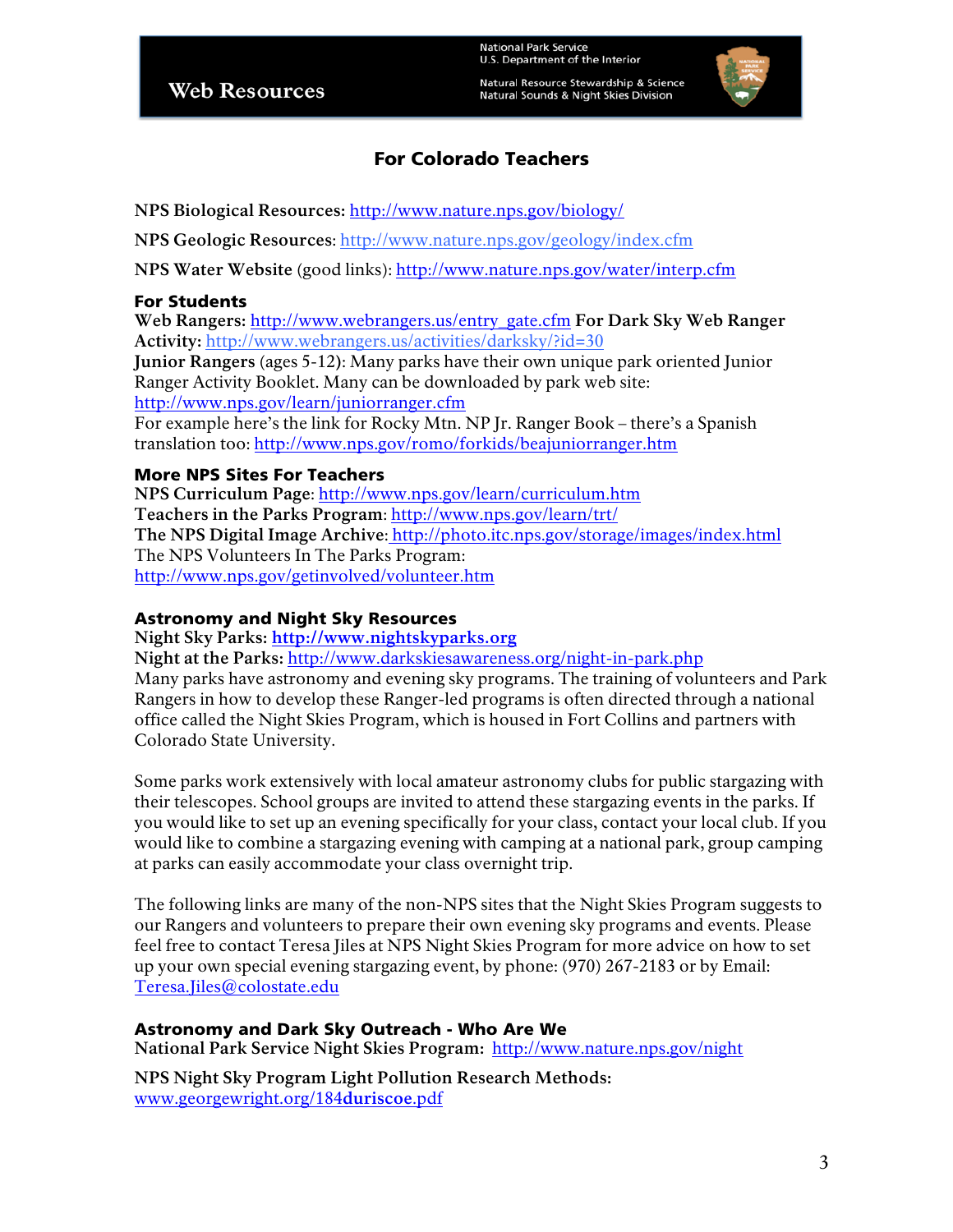Natural Resource Stewardship & Science Natural Sounds & Night Skies Division



# For Colorado Teachers

**NPS Night Skies Program Astronomy Volunteer In the Parks Program:** http://www.nature.nps.gov/night/volunteer.cfm

#### **NPS Night Skies Program Podcasts**:

*The Tradition of Looking Up*: http://365daysofastronomy.org/2009/03/20/march

*The Good, The Bad and The Ugly of Outdoor Lighting*: http://365daysofastronomy.org/2009/04/25/april-25th-the-good-the-bad-and-the-ugly-ofoutdoor-lighting/

*The Scenery of the Night*: http://365daysofastronomy.org/2009/08/25/august-25th-thescenery-of-the-night/

**Night Sky Presentation at IDA Meeting 2009** (what you can see in a dark natural sky): http://docs.darksky.org/AGM/2009/Duriscoe.pdf **NPS Web Rangers:** (look for the "Disappearing Dark Sky" online children's activity): http://www.nps.gov/webrangers/ or try the old link at: http://www.webrangers.us/activities/darksky/?id=30

### The Sun and Space Weather

**NPS Annular Eclipse & Transit of Venus Website**: http://www.nature.nps.gov/features/eclipse/index.cfm

**NASA Eclipse Website:** http://eclipse.gsfc.nasa.gov/eclipse.html

**Eclipse eyewear**: http://www.rainbowsymphony.com/eclipse-glasses.html

**SOHO Space Weather monitoring web page:**  http://sohowww.nascom.nasa.gov/spaceweather/

**NOAA National Weather Service Updates:** http://www.weather.gov/

**Strike Alert II Personal lightning detector:**  http://www.ambientweather.com/stpelide.html

**EPA Sun Wise Sun Safety Program**: http://www.epa.gov/sunwise/educator\_resources.html

And UV Index: http://www.epa.gov/sunwise/uvindex.html

### Tonight's Sky Resources

**Make a Star Finder:** http://spaceplace.nasa.gov/en/kids/st6starfinder/st6starfinder.shtml

**Print A Sky Map:** http://www.skymaps.com/downloads.html

**Constellation Stories (Greek):** http://comfychair.org/~cmbell/myth/myth.html

**Sun and Moon Data:** http://www.usno.navy.mil/USNO/astronomical-applications/dataservices/rs-one-day-us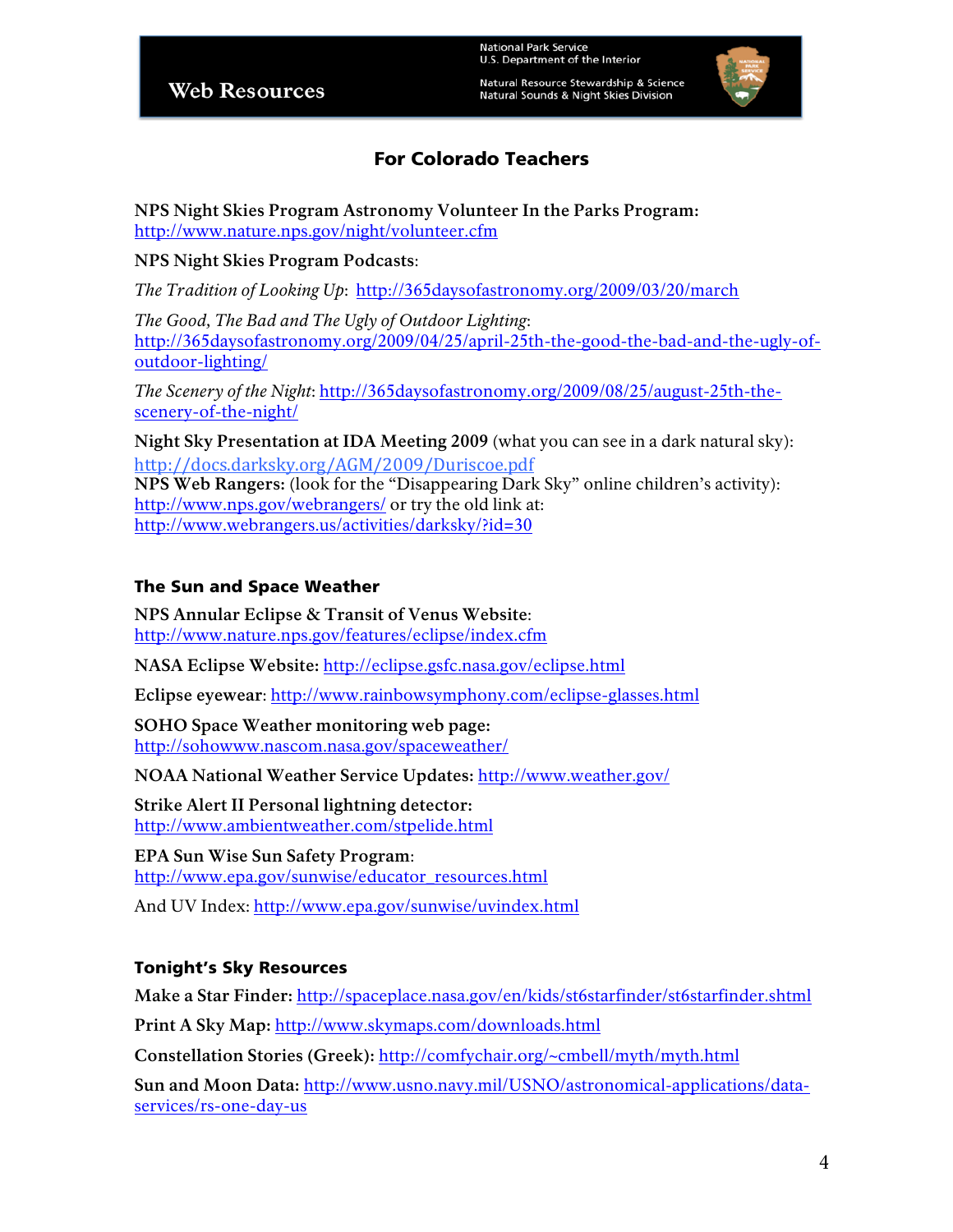Natural Resource Stewardship & Science Natural Sounds & Night Skies Division



## For Colorado Teachers

- *Tonight's Sky*: http://amazing-space.stsci.edu/tonights\_sky/
- **StarDate:** http://stardate.org/
- **What's Up:** http://www.sciencecenter.net/whatsup/09/feature.htm

**WikiSky**: http://www.wikisky.org/

**The Clear Sky Clock:** http://www.cleardarksky.com/csk/

**Google Sky:** http://www.google.com/sky/

**Moon Phases**: http://tycho.usno.navy.mil/vphase.html

**Google Moon**: http://www.google.com/moon/

**Aurora forecast links**: http://www.geo.mtu.edu/weather/aurora/

**Astronomy Picture of the Day - Good APOD links for of hard to find sky phenomena:** 

Gegenschein image: http://antwrp.gsfc.nasa.gov/apod/ap061226.html

Noctilucent Cloud image: http://antwrp.gsfc.nasa.gov/apod/ap990726.html

Zodiacal Light image: http://antwrp.gsfc.nasa.gov/apod/ap081214.html

#### Educator's Resources

**Traditions of The Sun Ancient Solar Observatories:** http://www.traditionsofthesun.org/

**NASA & NPS Partnership:** http://www.earthtosky.org/

**NASA Solar System Exploration Website**: http://solarsystem.nasa.gov/index.cfm

**NASA Night Sky Network: http://nightsky.jpl.nasa.gov/**

**SOHO Sun Classroom – great sun diagrams:**  http://sohowww.nascom.nasa.gov/classroom/classroom.html

**The Space Science Institute** (SSI) is a nonprofit http://www.spacescience.org/education/instructional\_materials.html

**Amazing images from Hubble Space Telescope:** http://hubblesite.org/

**Great images and video clips:** http://www.spitzer.caltech.edu/Media/mediaimages/jpl.shtml

**Good teaching tools:** http://amazing-space.stsci.edu/eds /

**International Year of Astronomy web links**: http://365daysofastronomy.org/ ; http://www.astronomy2009.org/ ; http://astronomy2009.us/

**Galileo In The Classroom**: http://www.site.galileoteachers.org/

**Telescope History:** http://amazing-space.stsci.edu/resources/explorations/groundup/

**PBS on 400 Years of the Telescope**: http://www.pbs.org/soptv/400years/the\_film/overview.php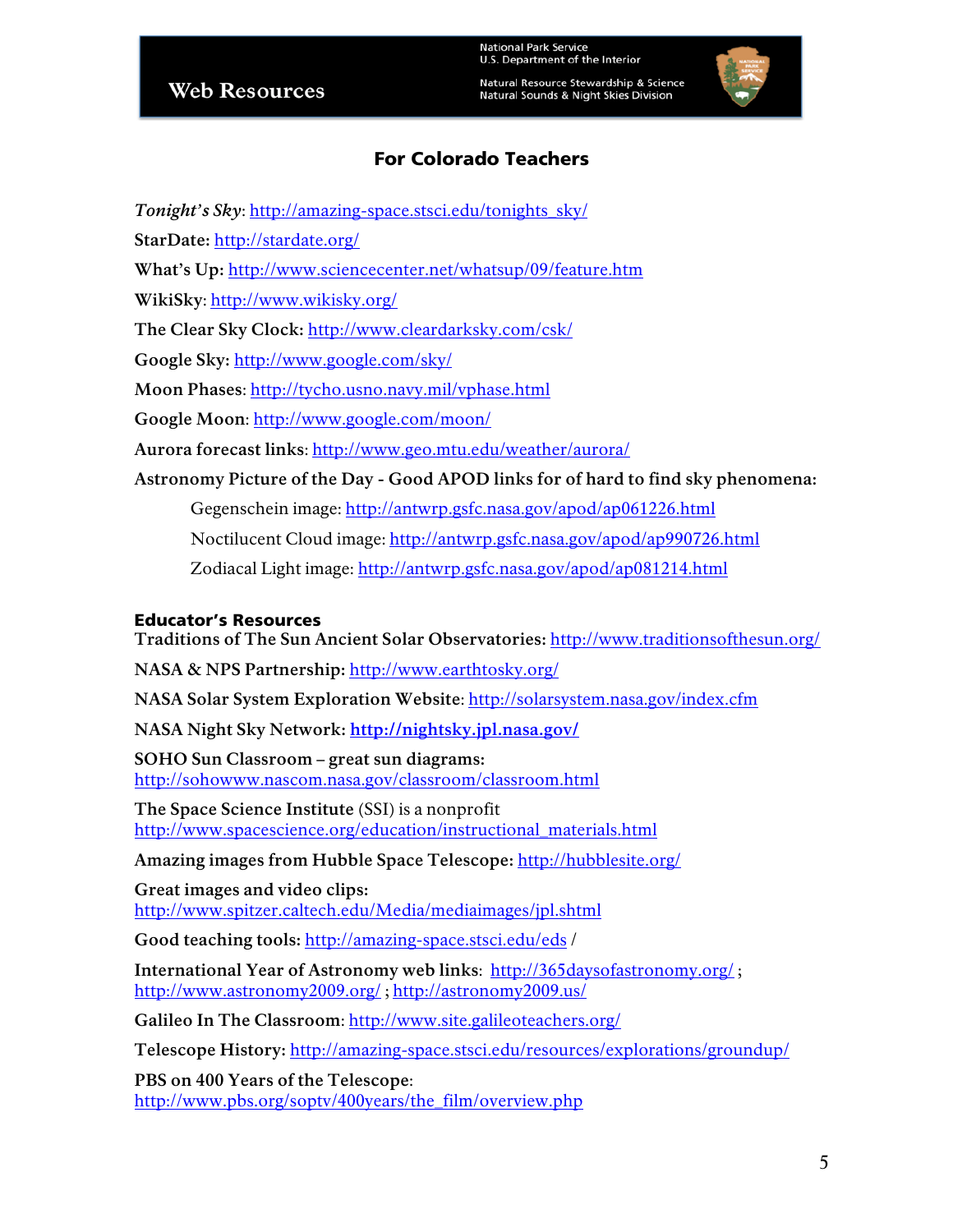Natural Resource Stewardship & Science **Natural Sounds & Night Skies Division** 



# For Colorado Teachers

**The Sun Song:** http://kids.niehs.nih.gov/lyrics/whysunshine.htm or at : http://www.learninggamesforkids.com/science\_songs/educational\_videos\_sun\_song.html

**They Might Be Giants The Sun Song music video:** http://tmbw.net/wiki/Why\_Does\_The\_Sun\_Shine Or got to it directly on YouTube: http://www.youtube.com/watch?v=Zbgul1NpEA8&fmt=18

**The Dark Skies Rangers (Excellent source for Light Pollution activities):**

http://www.darkskiesawareness.org/DarkSkiesRangers/

**The Galileoscope**: https://www.galileoscope.org/gs/

**One Planet:** http://www.oneplaneteducation.com/canyons/

**NASA Astromaterials & NASA Astrobiology (relate park +life+ environment and compare with what we know about our own solar system): http://ares.jsc.nasa.gov/ares/education/abouteducation.cfm**

**Astrobiology in Yellowstone: http://astrobiology.nasa.gov/nai/education-andoutreach/products-and-resources/invisible-yellowstone/ Also see: http://www.nps.gov/yell/planyourvisit/resourceandissues.htm**

**NASA Planetquest (exoplanets, but excellent educator links): http://planetquest.jpl.nasa.gov/**

**NASA CORE (good hands on exploration activities): http://education.nasa.gov/edprograms/core/home/index.html** 

**NASA Educator (everything NASA): http://www.nasa.gov/audience/foreducators/index.html**

Paper Plate Light Pollution Activity: http://analyzer.depaul.edu/paperplate/lights.htm

**IDA Teacher Resources Website (includes impact to wildlife habitat activity):** http://www.darksky.org/mc/page.do?sitePageId=90127

**Nocturnal Animal Lesson:** http://www.enchantedlearning.com/coloring/nocturnal.shtml

**Teacher Tube:** http://www.teachertube.com/

#### Online Astronomy Magazines

**Astronomy Magazine**: http://www.astronomy.com

**Sky & Telescope:** http://www.skyandtelescope.com/

#### Amateur Astronomer Clubs

Most astronomy clubs have an education outreach staff to bring astronomy to schools, museums and other public venues. Your school does not need a telescope to experience the use of one. Many amateurs donate their time and telescopes to use for classroom